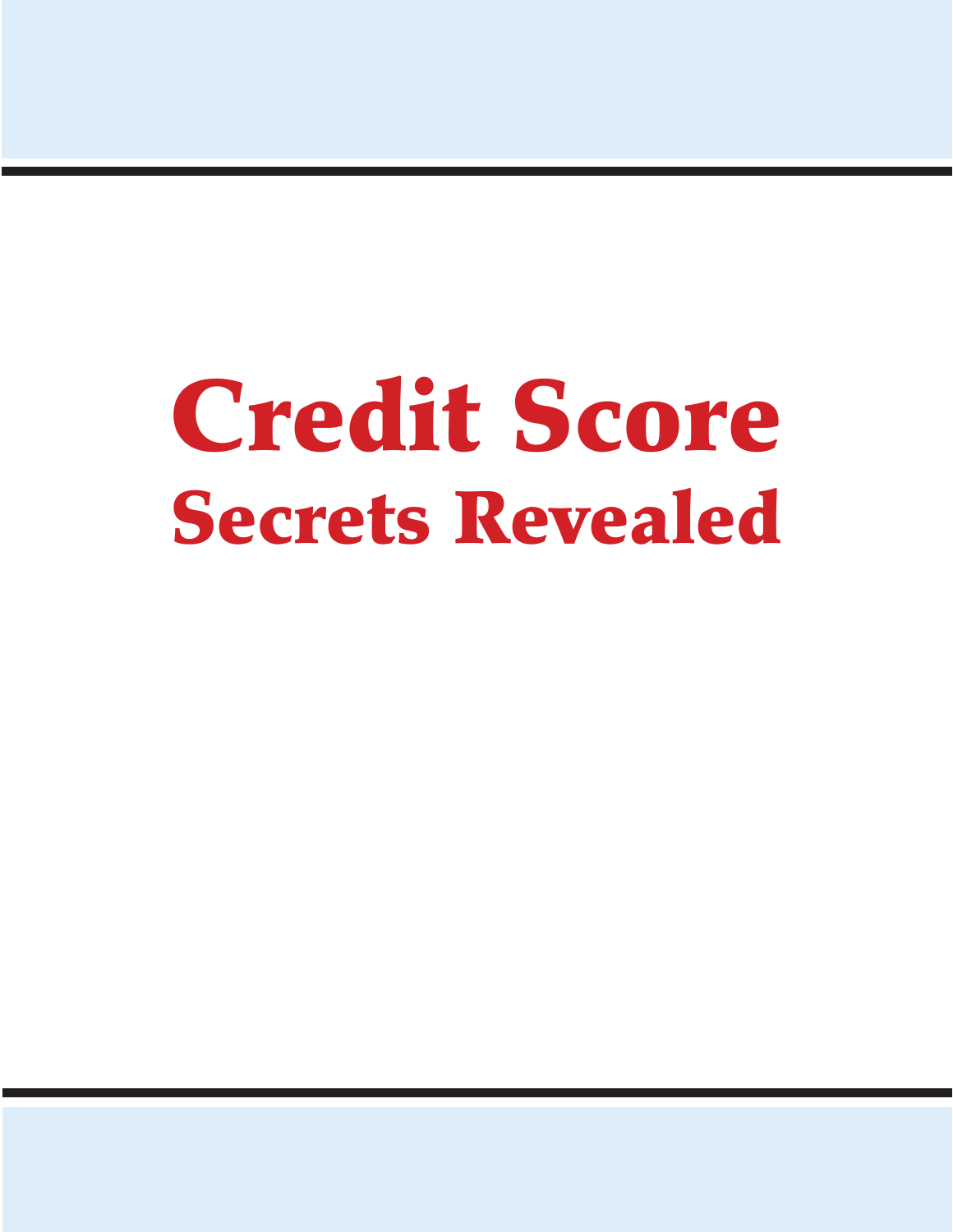# *This Complementary Special Report was prepared by:*

By Paul Ritter of My Credit Team 412 242-2733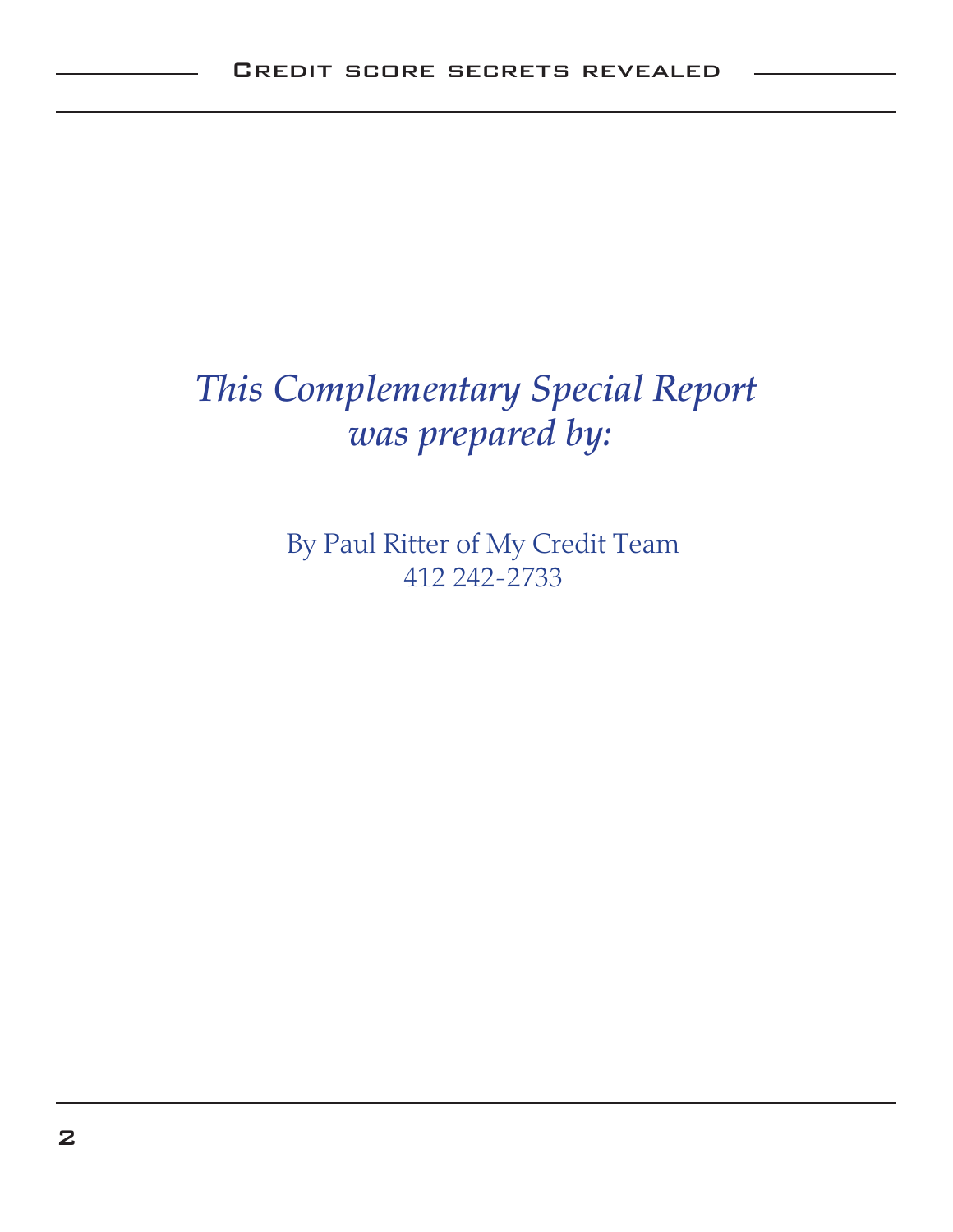# *The Secrets Behind Your Credit Scores*

Your life is your credit. And your Credit Score is the key to everything. As important as credit scores are, almost nobody understands HOW the credit scoring system truly works.

You are about to learn the secrets to unlock the potential of your credit scores. Use this information along with legal credit repair to insure you have the excellent credit which is key to a financially healthy life.

## *The Different Credit Score Models…*

There are hundreds of different credit scoring models. Most of the commonly used models come from a company named Fair Isaac.

This company does statistical calculations of risk and summarizes it in a numerical value, i.e. credit score. Basically, Fair Isaac creates scoring models which gauge a consumer's risk.



To be more specific, their calculations are designed to gauge a consumer's risk of going 90 days late on an account in the next 2 years.

Fair Isaac then sells their scoring models to the credit bureaus Trans Union, Equifax, and Experian. They also sell hundreds of other specialized scoring models to other industries.

There are Mortgage Industry and Auto Industry Option scoring models, credit card models, banking industry models, global models, and hundreds more.

Many industries want their own specific models. This is why if you apply for a car loan or mortgage, they will always pull different credit scores than you will pull on your own.

For example, the Auto Industry Option scoring model rates 6 specific auto history accounts types heavier than all other accounts. These variables are known by Fair Isaac as "scorecards".

So if you have had repossession or a late payment on a car loan, this will have a much greater effect on the Auto Industry scoring option than it would on a Mortgage Industry score or a score you can pull for yourself.

Credit card models will rate credit card late payments heavier than other models will. Each industry specific model will be impacted more if accounts are paid late or defaulted on within that specific industry.

There are also general models like Classic FICO and FICO 08 which are the models you can go online and pull your own score for. The credit bureaus even have their own score named Vantage Score.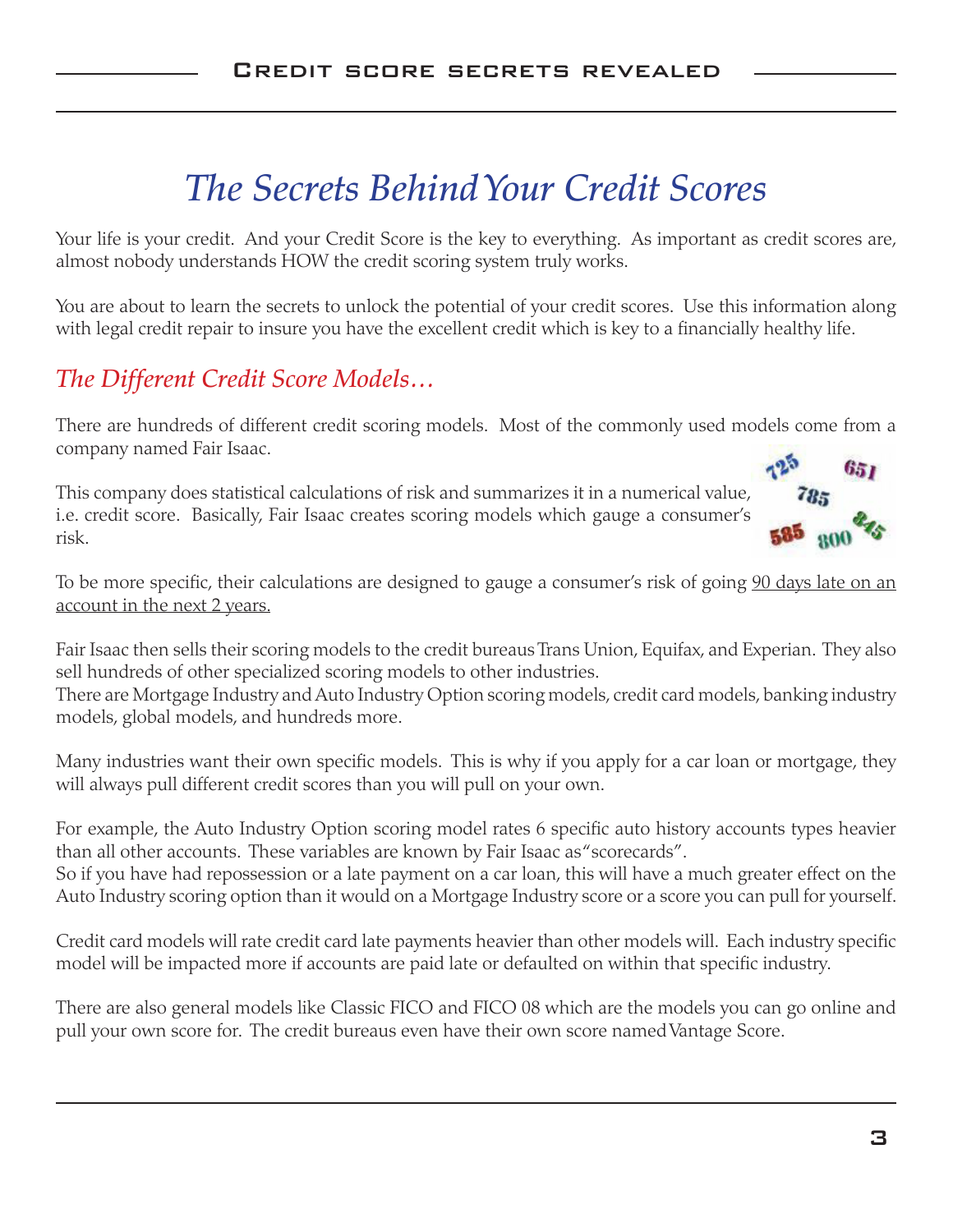All together, hundreds of different scoring models are used. But, the underlying scoring calculations are the same just modified slightly for each industry.

## *The Credit Score Breakdown…*

#### **Payment History - 35%**

Your payment history is the largest aspect of your credit score, as you might expect. In total, your pay history accounts for **35%** of your total score.

This aspect of your total score calculation is based on your prior payment history with your creditors. Late payments, defaulted accounts, bankruptcies, and all other *NEGATIVE* information on your credit report have the greatest effect.

The more recent the late payment, the greater the damage is to your credit score. If you go late on your mortgage this month, the Mortgage Industry Option scoring model could drop your scores over 120 points.

That is with only 1 30 day late payment!

*REMEMBER*, the scoring model is based on your potential to go 20 days late on an account within the next 2 years. **ANY** recent late payments are a **BIG** reflection that you will default, and your credit score plummets as a result.

Your creditor cannot report you late unless you are 30 days late. **BUT**, they will claim they need 10 days to process your payment also. So don't think just because you mailed your payment on the 25<sup>th</sup> day that they will not report you late.

All together, your entire history of payment counts for 35% of your total scores. The more positive accounts you have and the less negative means a **MUCH** higher credit score.

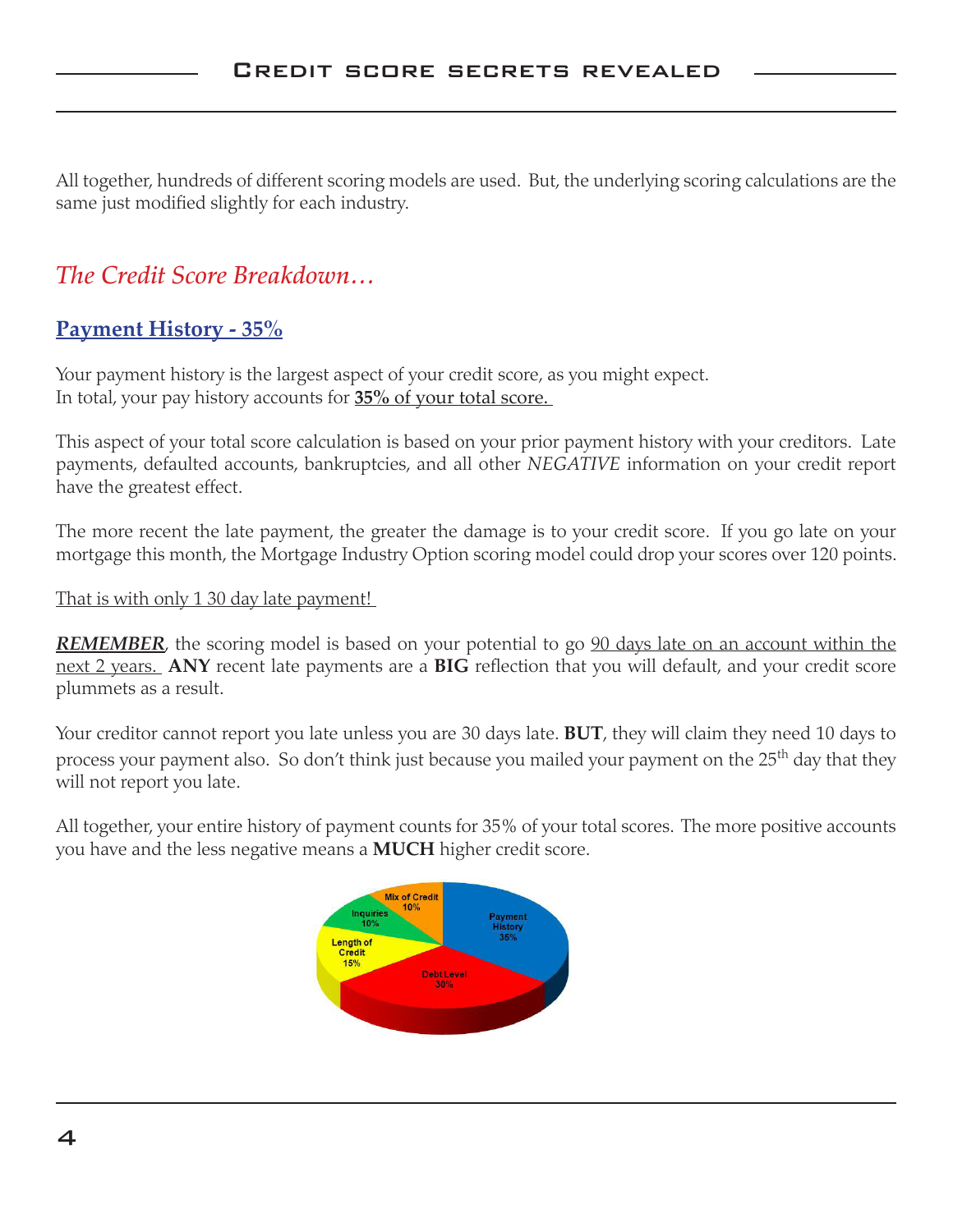#### **Percentage of High - Credit Used - 30%**

The second largest factor in your credit scores is the amount you owe in relation to your high credit limits.



If you are carrying high credit card balances, you can actually hurt your credit scores almost as much as paying the account late every month.

This aspect of your credit score has several different factors. The first factor is your relation of balances you owe on all of your accounts in relation to the high credit limits on those accounts.

Once again, this takes into consideration balances on **ALL** of your accounts combined. Your credit score also takes into account balances in relation to high credit limits on your <u>individual accounts</u> also.

For example, you will be scored higher if you owe 30% or less on your credit card accounts. This means if you have a high credit limit of \$1,000 you will have a higher score if you maintain a balance of \$300 or less. For revolving accounts such as credit cards, you want to keep the smallest balances while still keeping a balance. Don't pay the account to 0, and not use it. If you stop using the account, your credit score is not increasing.

Pay it as close to 1% as you can, but make sure you keep your balances below 30%.

Your scores will also be lower due to higher balances on installment loans, car loans, mortgages, and other non revolving accounts. This is why your credit scores will **ALWAYS** be immediately lower if you open any of these accounts new.

A new car loan for example, will lower your scores once it goes on your report. How much lower depends on your spread of other accounts.

As your loans and mortgages are paid down over time, your scores will steadily increase. This is why one of the **BEST** things you can do for your credit is open accounts, and pay them as agreed.

Don't pay those accounts to 0 too quick as you won't be getting credit for that account if you have no balance and no payments due.

Your score will be affected by now many open accounts have balances, how much of your total credit lines are being used, and how much of a balance you have on installment loans, like car loans.

You can directly improve your credit scores by maintaining lower balances on your accounts or spreading balances over several different accounts.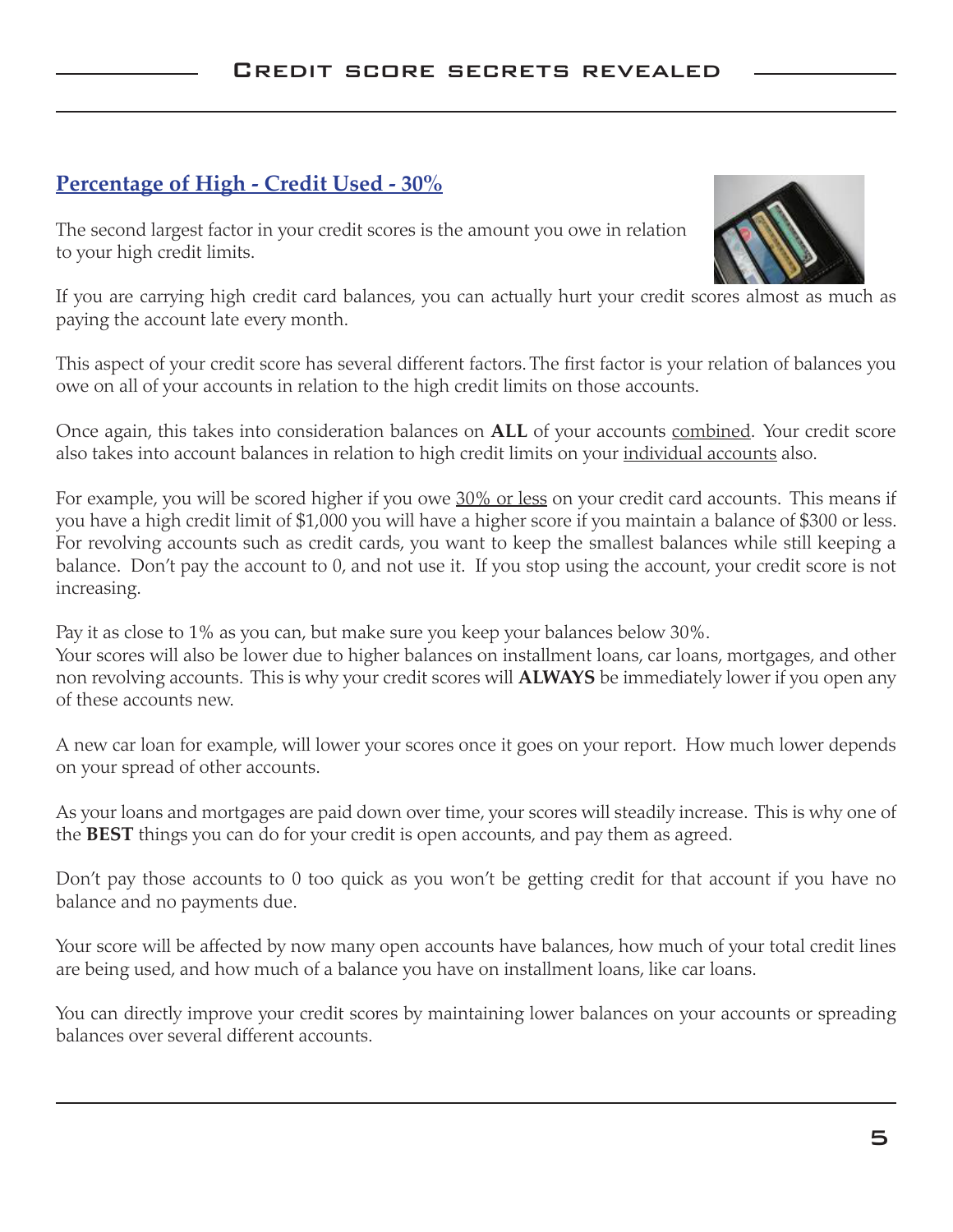### **Length of Credit History - 15%**

Your "time in the bureau" accounts for 15% of your credit score. The older you are, and the longer you have had credit accounts for, the higher the score.

This is why it is near impossible to get to an 800 score at a young age.

As you have more accounts throughout your life and your history grows over time, your scores will naturally increase due to this factor.

Being added as an authorized user to an account with a long pay history is another pay to increase your scores. **BUT**, be careful how you do this.

As our client we show you a little more about how to do this legally and for maximum credit score increase.

#### **Accumulation of new debt - 10%**

This aspect of your credit score is comprised of how much new debt you are applying for.

It takes into consideration how many accounts you currently have open, how long it has been since you opened a new account, and how many requests you have for new credit within a 12 month time period.

If you go out today and apply for credit, that creditor requests information from the credit bureaus. This counts as an inquiry on your report. If you have a lot of inquiries in a short period of time, your scores will be impacted.

If you apply for a mortgage today, your scores might drop 1 point. But, if you apply for a car, a mortgage, and a few credit cards this week, your scores could drop significantly.

The same applies if you have 12 car dealers pull your credit, **OR** if 1 dealer has 12 banks pull your credit. A lot of credit pulls in a short period of time will have a great impact on your scores.

Don't apply for too much new credit in a short period. And don't let a lot of different creditors pull your report while applying for big purchases.